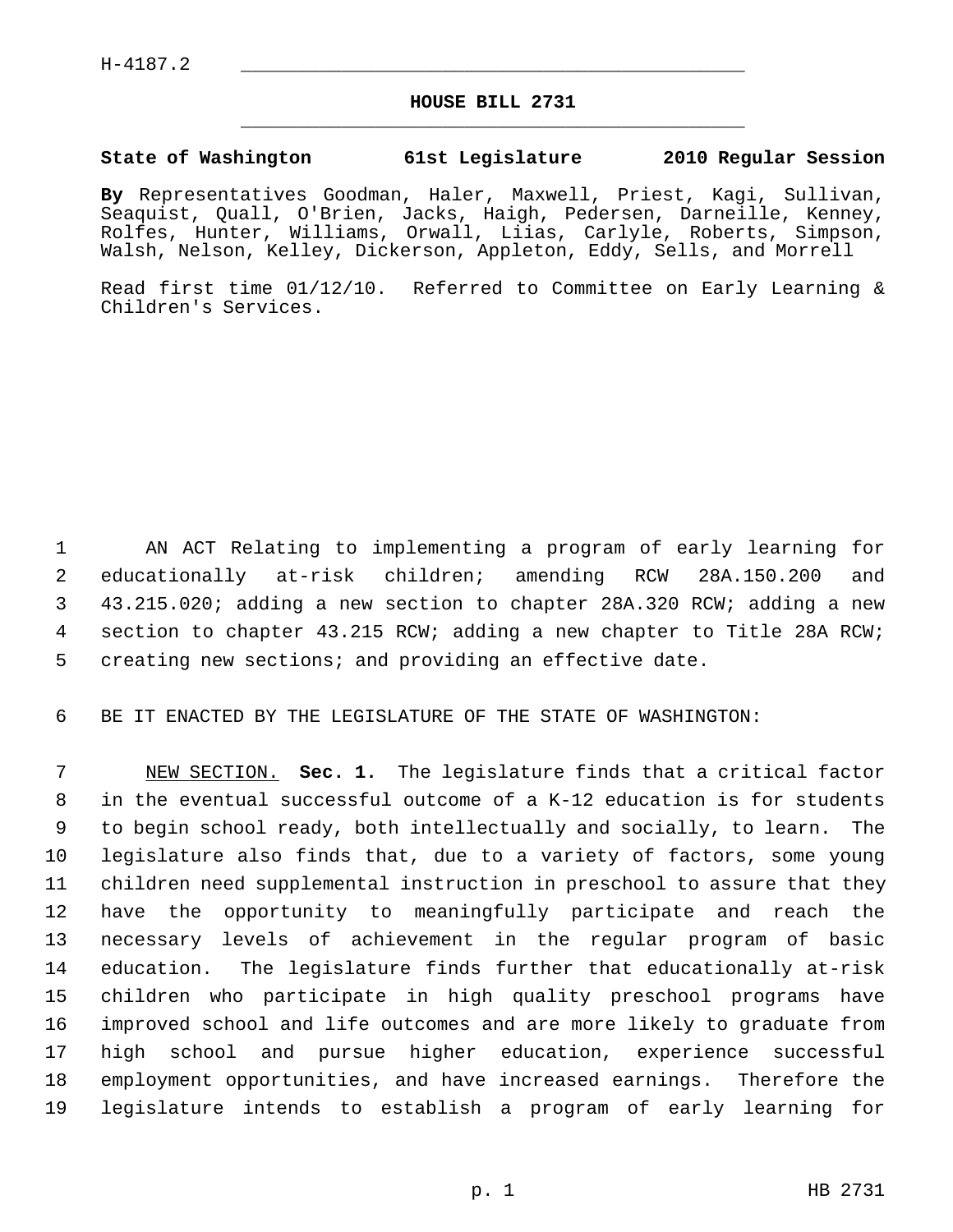1 educationally at-risk children and, beginning September 1, 2011, to 2 include this program within the overall program of basic education 3 under Article IX of the state Constitution.

 4 NEW SECTION. **Sec. 2.** DEFINITIONS. The definitions in this 5 section apply throughout this chapter unless the context clearly 6 requires otherwise.

7 (1) "Department" means the department of early learning.

8 (2) "Director" means the director of the department.

 9 (3) "Program" means the program of early learning for educationally 10 at-risk children established in section 3 of this act.

11 (4) "Superintendent" means the superintendent of public 12 instruction.

13 NEW SECTION. **Sec. 3.** PROGRAM STANDARDS. (1) An early learning 14 program is established, beginning September 1, 2011, within the state's 15 definition of basic education to provide voluntary preschool 16 opportunities for educationally at-risk children who are three and four 17 years of age. The program must be a comprehensive program providing 18 early childhood education, family support, options for parental 19 involvement, and health information, screening, and referral services. 20 Participation in the program is voluntary.

21 (2) Instruction must be offered in class sizes not to exceed 22 seventeen children and must be delivered by lead and assistant teachers 23 who meet qualifications established for early childhood educators by 24 the superintendent and the director under section 8 of this act.

25 (3) Early childhood education services under the program must 26 include:

27 (a) A minimum of five hundred sixty hours per school year of direct 28 early childhood education delivered over the course of a minimum of 29 thirty-two weeks of scheduled classes; and

30 (b) Developmentally appropriate instruction through a planned 31 curriculum addressing:

32 (i) Physical well-being, health, and motor development;

33 (ii) Social and emotional development;

34 (iii) Cognition and general knowledge;

35 (iv) Language, literacy, and communication.

36 (4) Family support and health-related services must include: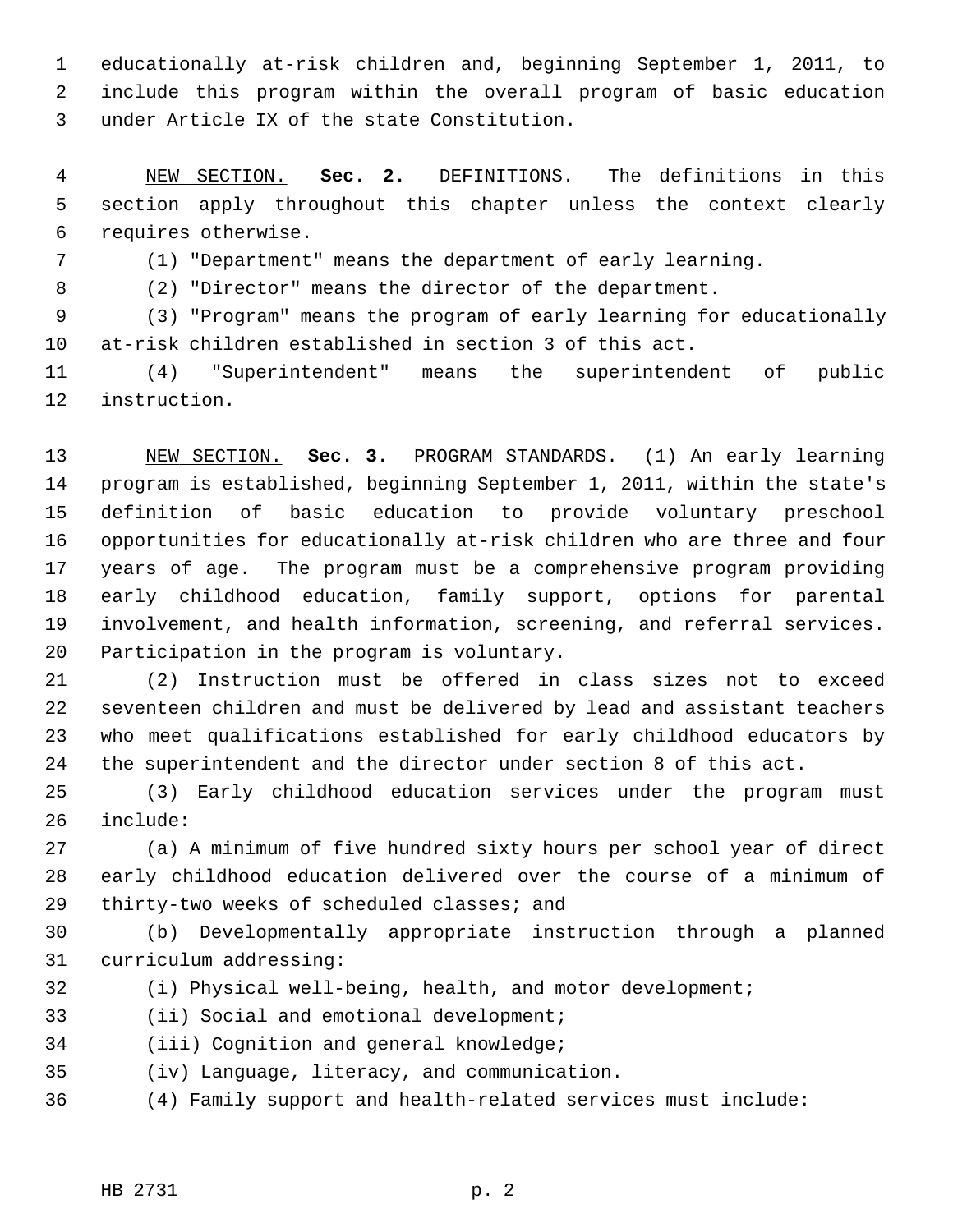- 1 (a) Working with parents to access appropriate medical, dental, and 2 other health screenings for children;
- 3 (b) Providing opportunities for parental involvement, education, 4 and leadership development; and
- 5 (c) A minimum of three hours of family support contact per year 6 with each child's parent or guardian. Contact must be designed to 7 assist the child's family in:

8 (i) Assessing family strengths and needs; 9 (ii) Setting family goals and reviewing progress;

- 10 (iii) Accessing community resources; and
- 11 (iv) Coordinating transitions between the program, child care, 12 home, and kindergarten.
- 13 (5) The superintendent and the director jointly shall adopt rules 14 for the following program components:
- 15 (a) Individualized evaluations to determine a child's eligibility 16 for the program;
- 17 (b) Minimum program standards, including instructor and staff 18 qualifications;
- 
- 19 (c) Approval of program providers; and
- 20 (d) Accountability and adherence to performance standards.
- 21 (6) The department has administrative responsibility for:
- 22 (a) Approving and contracting with providers according to rules 23 developed jointly by the superintendent and the director under this 24 section;
- 25 (b) Monitoring program quality and assuring the program is 26 responsive to the needs of eligible educationally at-risk children; and
- 

27 (c) Providing technical assistance to contracted providers.

- 28 NEW SECTION. **Sec. 4.** ELIGIBILITY. (1) Beginning in the 2011-12 29 school year, eligibility for enrollment in the program must be based on 30 one or more of the following factors:
- 31 (a) The child's family income is at or below one hundred ten 32 percent of the federal poverty level; or
- 33 (b) The results of an individualized evaluation of the child, 34 according to indicators of preschool readiness, indicate the child is 35 educationally at risk for poor school outcomes.
- 36 (2) School districts, in collaboration with approved early learning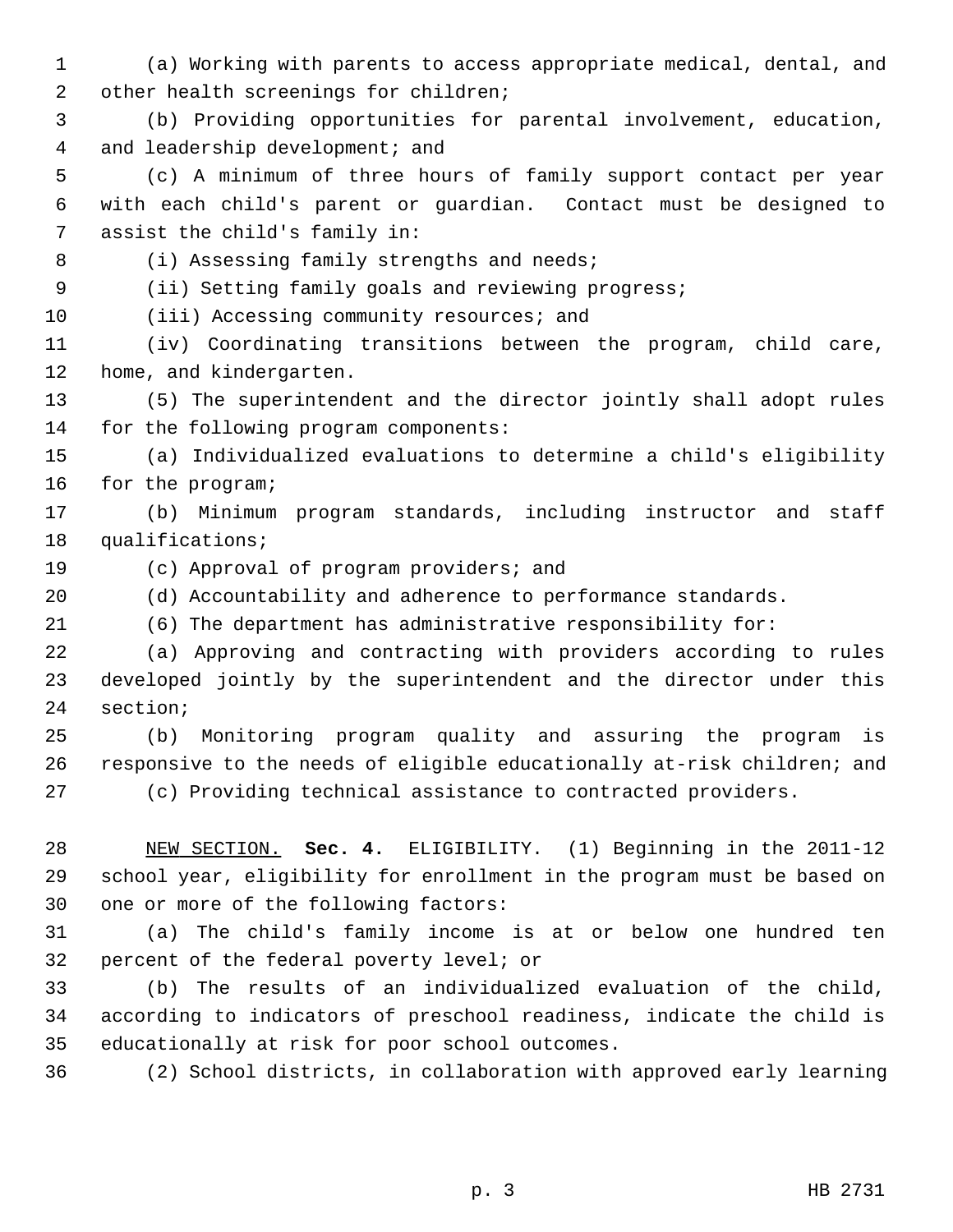1 providers, shall conduct the evaluations to determine a child's 2 eligibility for participation in the program.

 3 (3) The superintendent and the director jointly shall develop 4 recommendations for legislative approval regarding:

 5 (a) The indicators, benchmarks, and an evaluation process for use 6 in eligibility screenings for the program. The indicators, benchmarks, 7 and evaluation process must be aligned with the state's early learning 8 benchmarks and the kindergarten assessment described in section 616, 9 chapter 564, Laws of 2009; and

10 (b) A schedule for implementing the individualized evaluation 11 process throughout the state, including training for school district 12 personnel and approved early learning providers.

13 (4) Beginning in the 2016-17 school year, eligibility for 14 enrollment must be based on a determination the child is at risk based 15 on the results of an individualized evaluation of the child according 16 to indicators of preschool readiness adopted by the legislature.

17 (5) The superintendent and the director shall report the 18 recommendations required under subsection (3) of this section to the 19 appropriate committees of the legislature not later than November 15, 20 2010.

21 NEW SECTION. **Sec. 5.** STATEWIDE IMPLEMENTATION. (1) School 22 districts and approved community-based early learning providers may 23 contract with the department to provide services under the program. 24 The department shall collaborate with school districts, community-based 25 providers, and educational service districts to promote an adequate 26 supply of approved providers. A school district may not be required to 27 contract for the provision of services under the program unless no 28 approved community-based provider is available within the district to 29 provide services.

30 (2) Beginning in the 2011-12 school year, funding for the program 31 must be phased-in beginning in school districts having the highest 32 poverty levels, defined as those school districts with the highest 33 percentages of enrolled students qualifying for free and reduced-price 34 lunch support in the prior school year.

35 NEW SECTION. **Sec. 6.** FUNDING. Funding for the program of early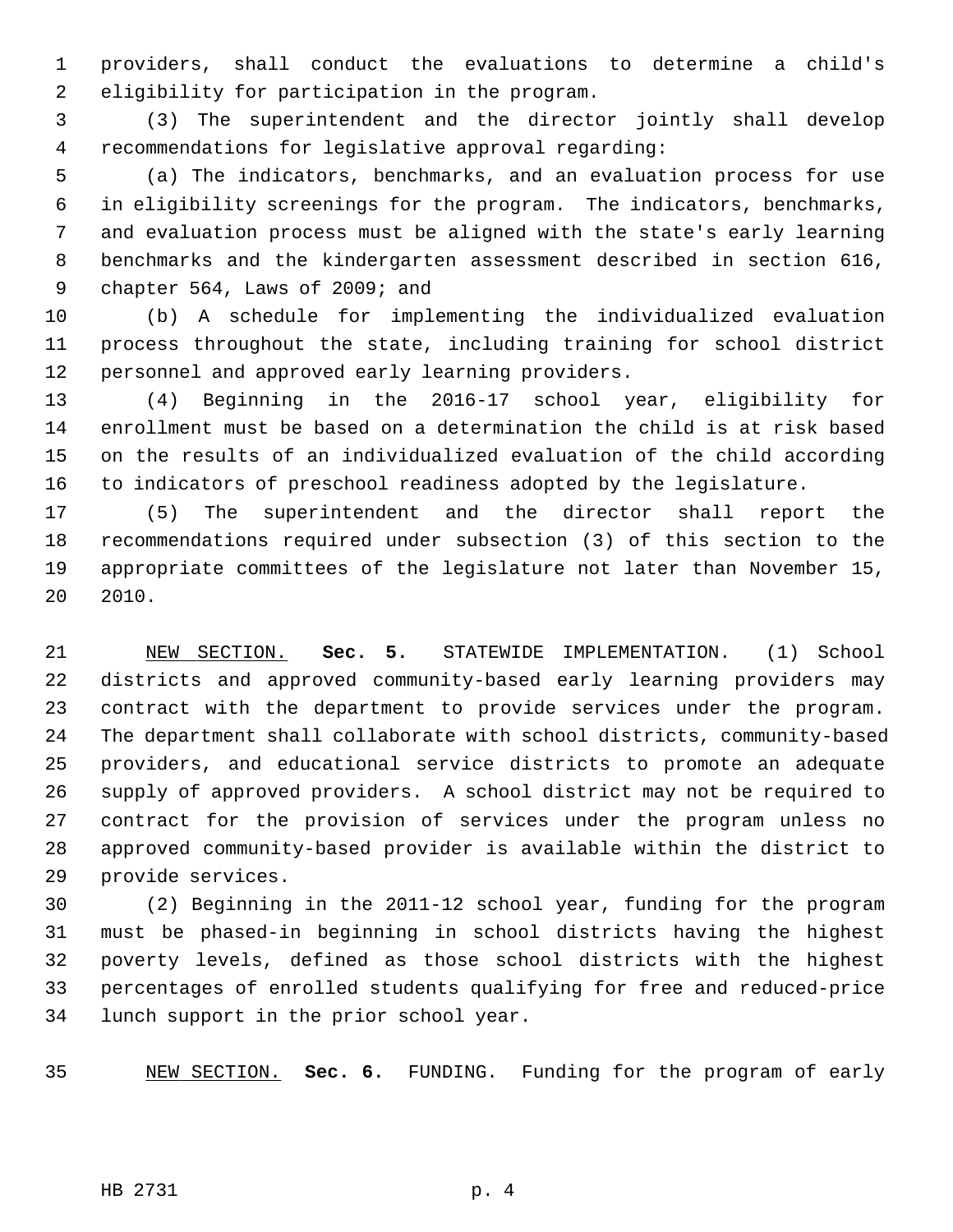1 learning established under this chapter must be appropriated to the 2 superintendent. Allocations must be made based on the basis of 3 children enrolled with eligible providers.

 4 NEW SECTION. **Sec. 7.** RECOMMENDATIONS. The superintendent, the 5 director, and the director of the office of financial management, or 6 their respective designees, shall report to the appropriate committees 7 of the legislature by November 15, 2010, with recommendations for a 8 budgeting and funding allocation method for the program based on 9 enrolled eligible students. Recommendations must include a schedule of 10 implementation consistent with section 5(2) of this act.

11 NEW SECTION. **Sec. 8.** A new section is added to chapter 28A.320 12 RCW to read as follows:

13 (1) For the program of early learning established in section 3 of 14 this act, school districts:

15 (a) Shall, in collaboration with providers approved by the 16 department of early learning, conduct individualized evaluations to 17 determine eligibility for the program; and

18 (b) May contract with the department of early learning to deliver 19 services under the program.

20 (2) If, however, no approved provider is available within the 21 school district to contract for delivery of services under the program, 22 the school district is required to contract with the department of 23 early learning to deliver the program to eligible children.

24 NEW SECTION. **Sec. 9.** A new section is added to chapter 43.215 RCW 25 to read as follows:

26 (1) The superintendent of public instruction and the director of 27 the department jointly shall adopt rules for the following program 28 components:

29 (a) Individualized evaluations to determine a child's eligibility 30 for the program;

31 (b) Minimum program standards, including instructor and staff 32 qualifications;

33 (c) Approval of program providers; and

34 (d) Accountability and adherence to performance standards.

35 (2) The department shall have administrative responsibility for: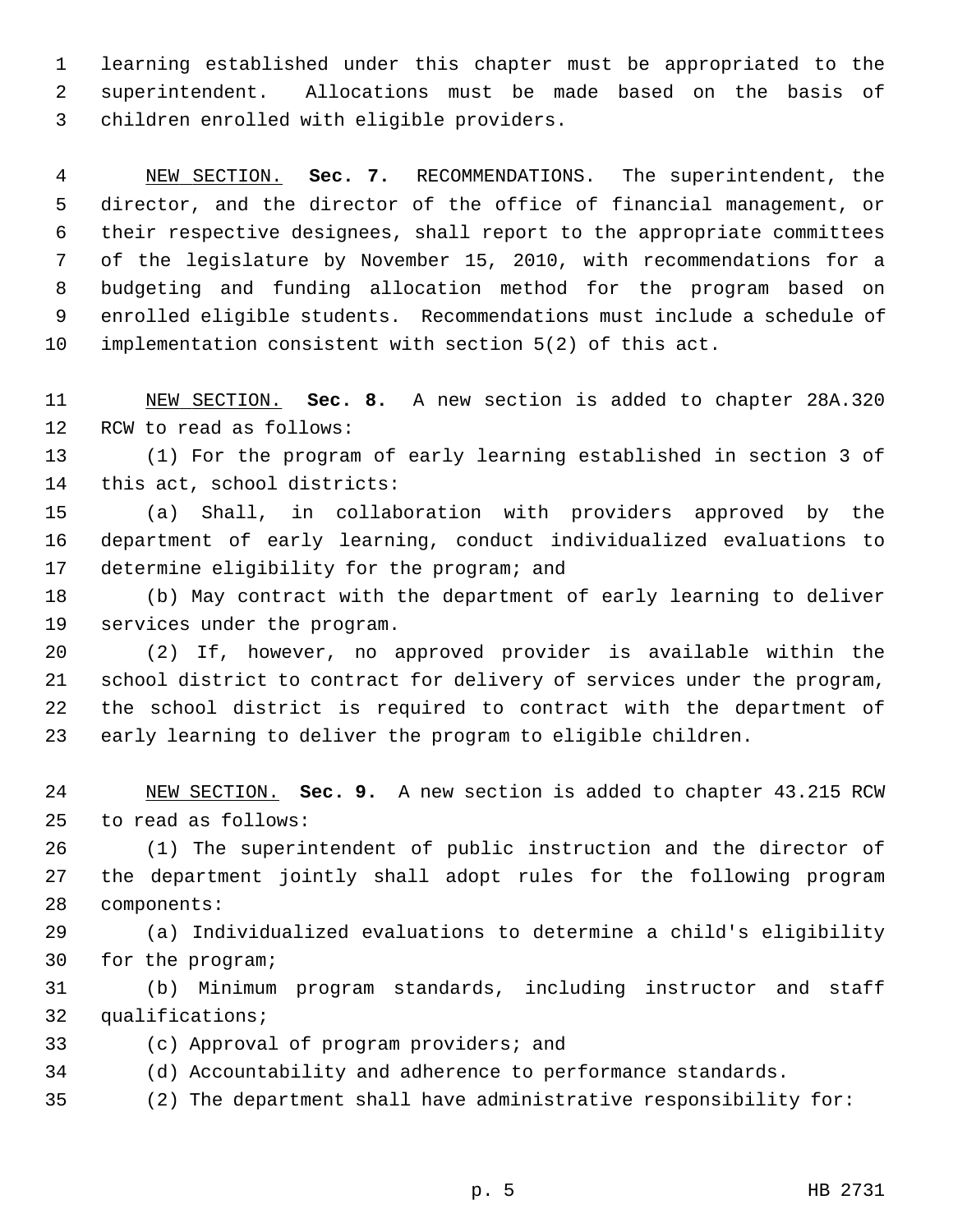1 (a) Approving and contracting with providers according to rules 2 developed jointly by the superintendent of public instruction and the 3 director under this section;

 4 (b) Monitoring program quality and assuring the program is 5 responsive to the needs of eligible educationally at-risk children; and 6 (c) Providing technical assistance to contracted providers.

 7 **Sec. 10.** RCW 28A.150.200 and 2009 c 548 s 101 are each amended to 8 read as follows:

 9 (1) The program of basic education established under this chapter 10 is deemed by the legislature to comply with the requirements of Article 11 IX, section 1 of the state Constitution, which states that "It is the 12 paramount duty of the state to make ample provision for the education 13 of all children residing within its borders, without distinction or 14 preference on account of race, color, caste, or sex," and is adopted 15 pursuant to Article IX, section 2 of the state Constitution, which 16 states that "The legislature shall provide for a general and uniform 17 system of public schools."

18 (2) The legislature defines the program of basic education under 19 this chapter as that which is necessary to provide the opportunity to 20 develop the knowledge and skills necessary to meet the state-21 established high school graduation requirements that are intended to 22 allow students to have the opportunity to graduate with a meaningful 23 diploma that prepares them for postsecondary education, gainful 24 employment, and citizenship. Basic education by necessity is an 25 evolving program of instruction intended to reflect the changing 26 educational opportunities that are needed to equip students for their 27 role as productive citizens and includes the following:

28 (a) The instructional program of basic education the minimum 29 components of which are described in RCW 28A.150.220;

30 (b) The program of education provided by chapter 28A.190 RCW for 31 students in residential schools as defined by RCW 28A.190.020 and for 32 juveniles in detention facilities as identified by RCW 28A.190.010;

33 (c) The program of education provided by chapter 28A.193 RCW for 34 individuals under the age of eighteen who are incarcerated in adult 35 correctional facilities; ((and))

36 (d) Transportation and transportation services to and from school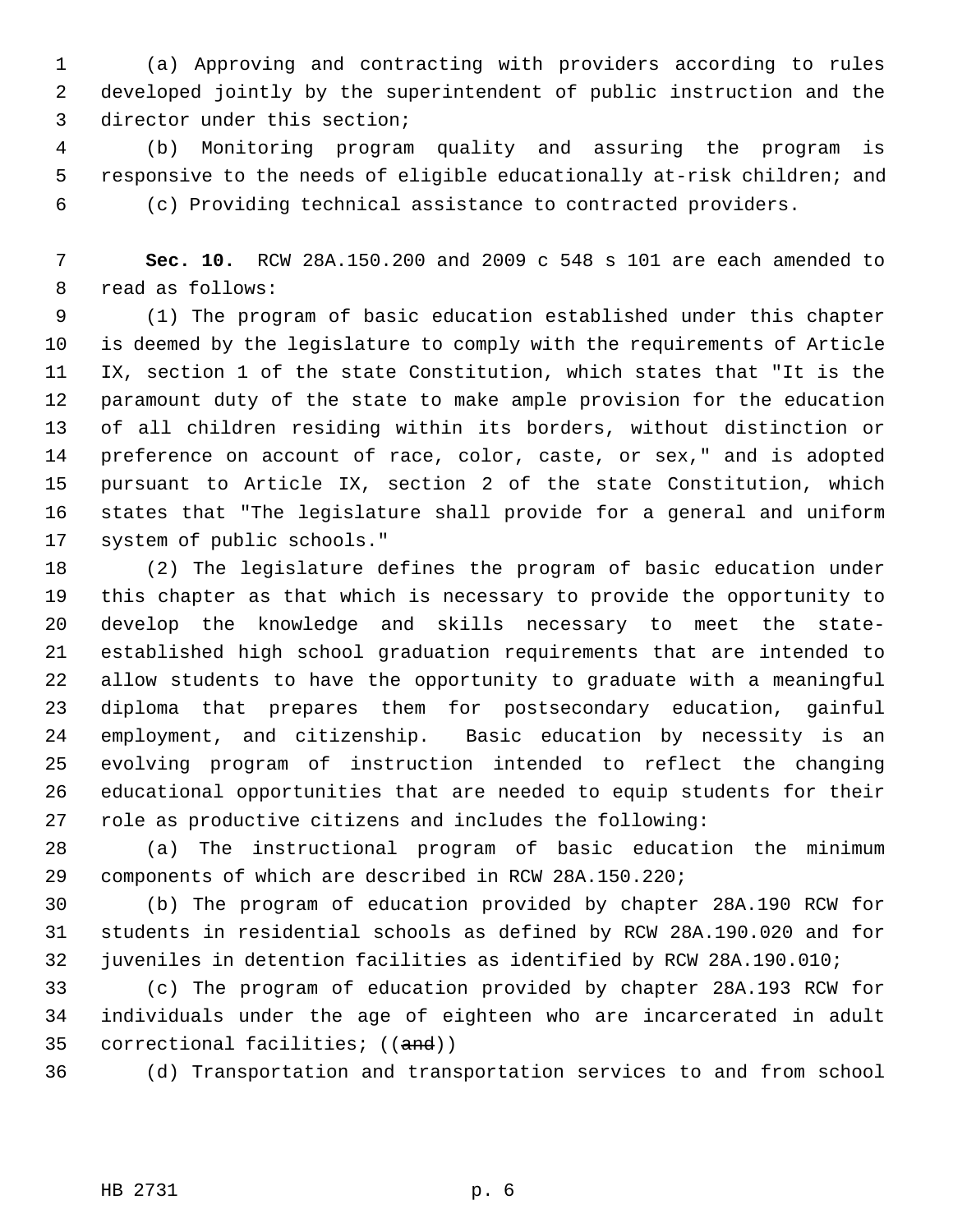1 for eligible students as provided under RCW 28A.160.150 through 2 28A.160.180; and

 3 (e) The program of early learning for educationally at-risk 4 children established in section 3 of this act.

 5 **Sec. 11.** RCW 43.215.020 and 2007 c 394 s 5 are each amended to 6 read as follows:

 7 (1) The department of early learning is created as an executive 8 branch agency. The department is vested with all powers and duties 9 transferred to it under this chapter and such other powers and duties 10 as may be authorized by law.

11 (2) The primary duties of the department are to implement state 12 early learning policy and to coordinate, consolidate, and integrate 13 child care and early learning programs in order to administer programs 14 and funding as efficiently as possible. The department's duties 15 include, but are not limited to, the following:

16 (a) To support both public and private sectors toward a 17 comprehensive and collaborative system of early learning that serves 18 parents, children, and providers and to encourage best practices in 19 child care and early learning programs;

20 (b) To make early learning resources available to parents and 21 caregivers;

22 (c) To carry out activities, including providing clear and easily 23 accessible information about quality and improving the quality of early 24 learning opportunities for young children, in cooperation with the 25 nongovernmental private-public partnership;

26 (d) To administer child care and early learning programs;

27 (e) To standardize internal financial audits, oversight visits, 28 performance benchmarks, and licensing criteria, so that programs can 29 function in an integrated fashion;

30 (f) To support the implementation of the nongovernmental private-31 public partnership and cooperate with that partnership in pursuing its 32 goals including providing data and support necessary for the successful 33 work of the partnership;

34 (g) To work cooperatively and in coordination with the early 35 learning council;

36 (h) To collaborate with the K-12 school system at the state and